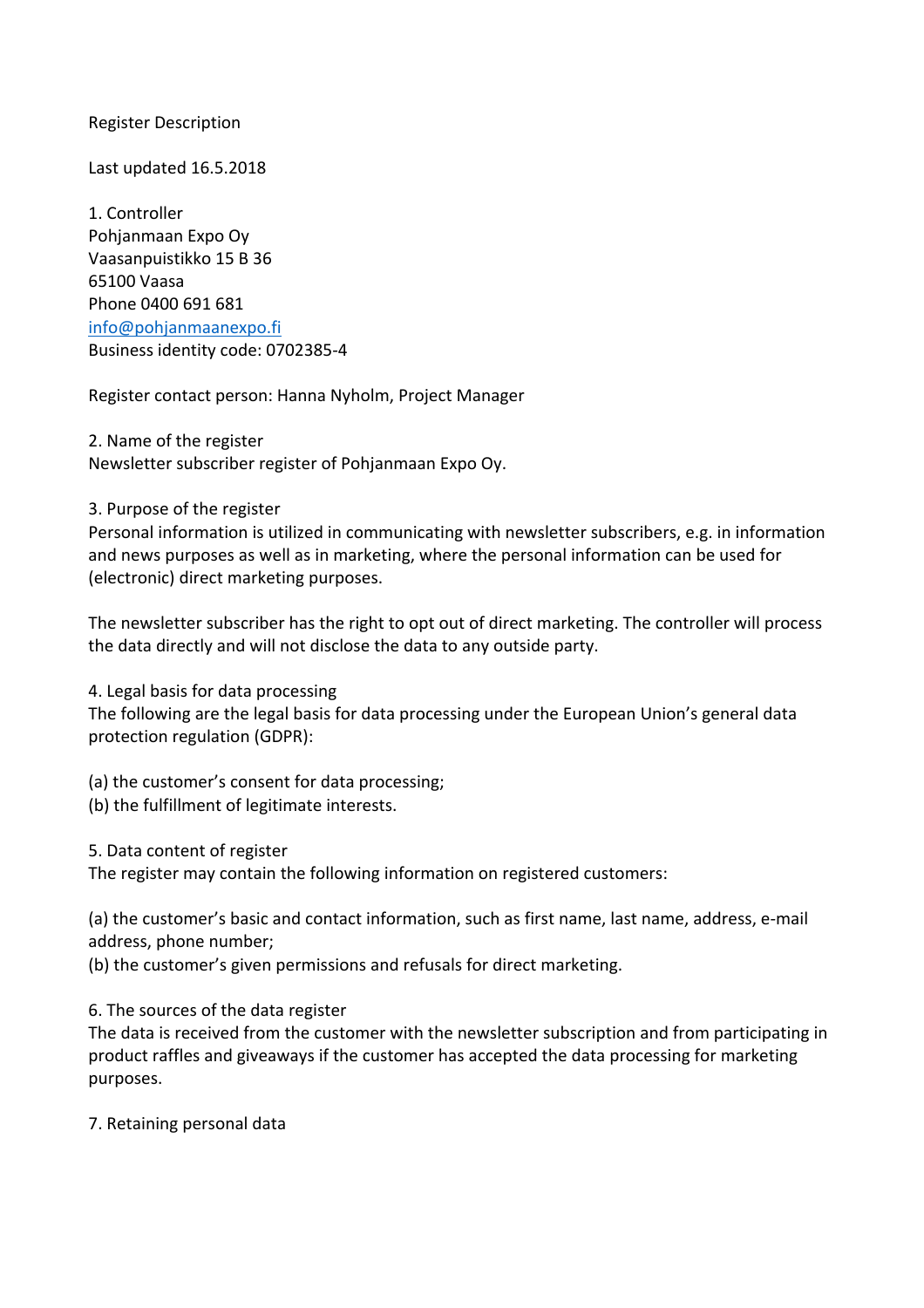We only retain personal data for as long as and in the capacity it is necessary in relation to the original or comparable purposes for which the data has been collected. The data will be processed for as long as the registered subscribes to the controller's newsletter.

The controller will evaluate the need for storing the data regularly, based on their data privacy policy and internal codes of conduct. Additionally, the controller will implement all possible reasonable measures to ensure that the data deemed inaccurate, erroneous or outdated for the processing purposes is promptly erased or corrected.

#### 8. Disclosing of data

Personal data will not be shared with or disclosed to any third parties.

9. Data transfer outside of EU or ETA

Personal data will not be transferred outside of EU or ETA.

10. The principles for the protection of the data register

The databases containing personal information are on a server which only the controller's employees have access to. The server is protected with an appropriate fire wall and other technical measures.

The employees who handle the register information are bound by professional secrecy.

11. The rights of the data subject

Under the European Union's general data protection regulation the customer has the following rights:

# (a) Accessing data

The customer has the right to evaluate their stored personal data. If the personal data is found erroneous or lacking, the customer has the right to demand the controller to correct the data.

# (b) Objection of data processing

The customer has the right to object to the processing of their data if the controller has processed the data unlawfully or if the controller does not have the right to process some information.

# (c) Refusal of direct marketing

The customer has the right to forbid the controller from processing the customer's information for direct marketing purposes. The controller will not sell or disclose data to other parties for direct marketing purposes.

# (d) Erasure of data

The customer has the right to request the controller to remove the customer's data, if the data is not deemed necessary for controller's tasks. The controller will process the request, after which the data in question will be erased or the controller will notify the customer on the reasons why the data could not be erased. The customer has the right to lodge a complaint with the data protection supervisor and the right to demand that the controller limits processing the disputed data until the matter is solved.